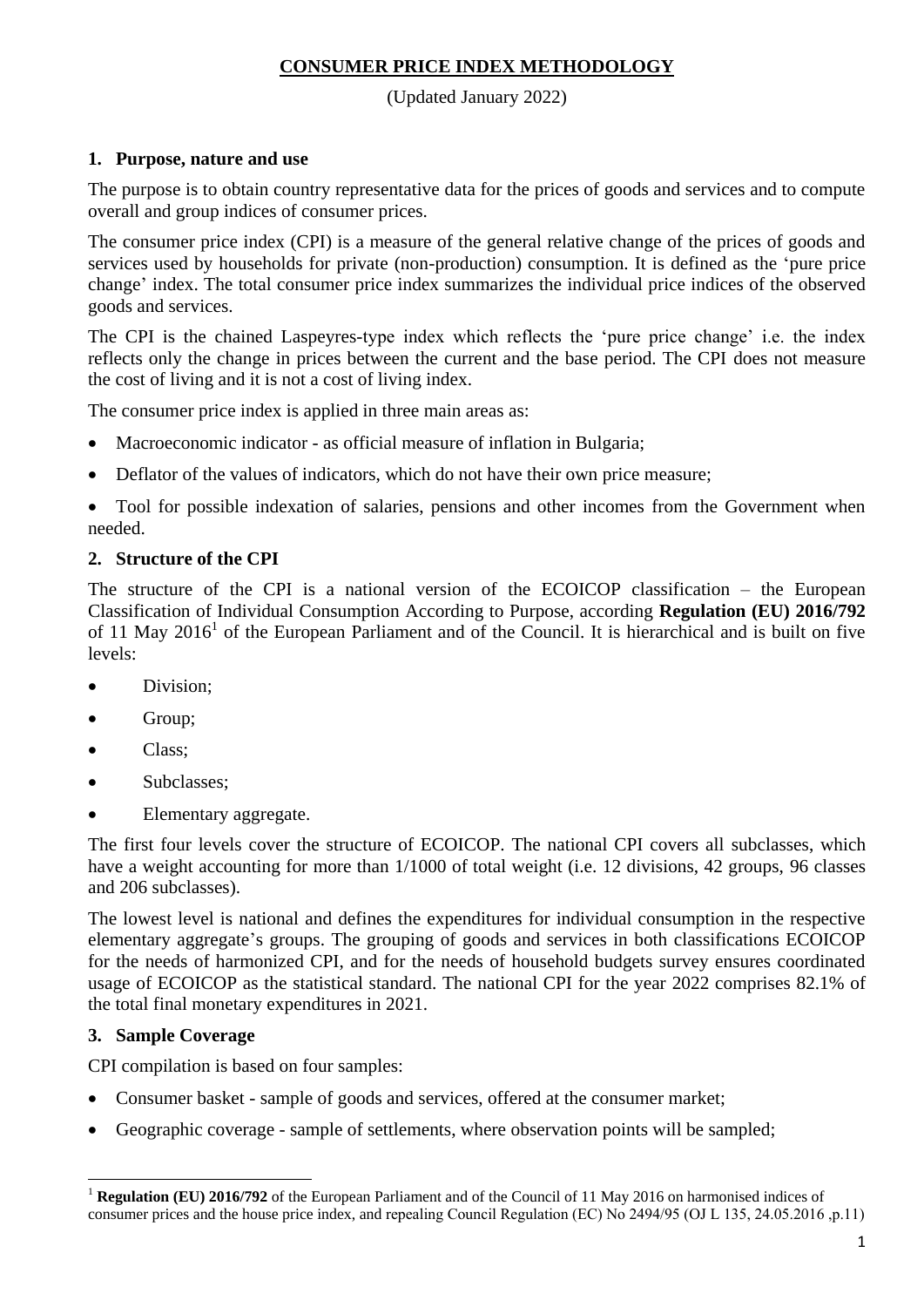Observation points - sample of stores, shops, restaurants, cafes, etc. in the sample of settlements;

 Target number of prices – set of prices of goods and services to be priced at the sampled observation points.

# **3.1. Consumer basket**

The consumer basket includes goods and services, which represent the final consumption of households. The following principles are observed:

 The goods and services to be priced in the CPI should be a fixed (unchanged) series of goods and services during the year, which has to reflect the average change in prices for all goods and services and has to correspond to the structure of households' consumption;

 A correspondence with the definitions in the System of National Accounts should exist in respect of private consumption and its coverage;

 Consistency with the classification of goods and services used in international comparisons of prices in accordance with the Programme for European Comparisons (PEC) should exist;

- Goods and services should include public utilities with "tariff" prices;
- Goods traded between households, and goods bought in insignificant quantities, should be excluded.

The prices of specially selected representative products (sample of goods and services representatives, so called 'consumer basket') are collected. Selection and specification of the products is done jointly by staff in central office and by price collectors in regional statistical offices.

Procedures for specifying the goods and services representatives can be described as follows:

definition of an initial product sampling framework using HBS results;

use of alternative data sources for the definition of the exact characteristics of the sampled products (administrative data, privately-owned data bases, etc.) , in addition to HBS data, where possible;

• use of price collectors' field experience when information from the HBS and other data sources is not enough for the definition and specification of the sampled products;

• extraction of the sample using purposive sampling techniques.

The specifications for individual goods/services are more or less detailed; indicating size, unit, materials, model, brand characteristics, etc. How tight or loose the specifications will be depends on the nature of the product. If a product has many characteristics could affect its price, the specification is more exact. There are detailed specification in case of cars, medicines, fuels and some foods and services. For the most of the products looser specifications are used.

The specific variety of the good/service (reference product-offer), whose price will be collected in the sampled outlet, is selected by price collectors. They are instructed to pick the 'typical' product variety:

- which is the most sold in the sampled outlet; and;
- which meets as close as possible the specification of the product.

At the end of each year during the annual CPI revision several letters with instructions for the price collectors are sent to RSOs. The procedures for selecting the particular product in outlets are covered in them. The issue is also discussed on the seminars/workshops with price collectors, which take place regularly.

The consumer basket for the year 2022 consists of 846 goods and services, divided into four basic groups:

- Foods 179;
- $\bullet$  Non-foods 372;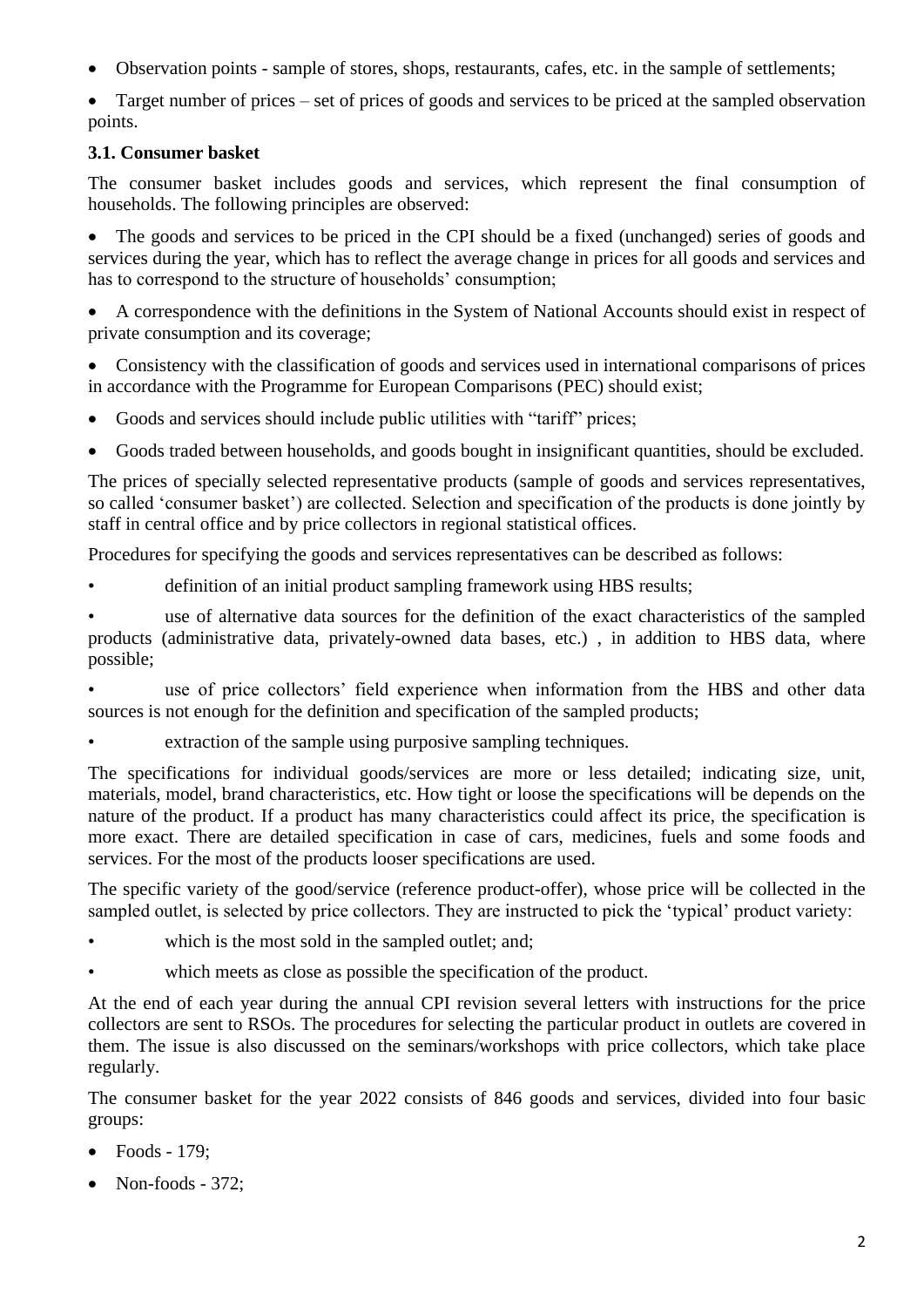- Catering  $-52$ ;
- $\bullet$  Services 243.

These goods and services are grouped into 12 basic divisions in accordance with the ECOICOP classification:

- Food and non-alcoholic beverages;
- Alcoholic beverages and tobacco:
- Clothing and footwear;
- Housing, water, electricity, gas and other fuels;
- Furnishings, household equipment and routine household maintenance;
- Health;
- Transport;
- Communications;
- Recreation and culture:
- Education:
- Hotels, cafes and restaurants:
- Miscellaneous goods and services.

## **3.2. Geographic coverage**

The sample of settlements includes settlements in 27 district centers. Over 50% of the populations of the country live in the sampled settlements and over 65% of the sales are made in them.

### **3.3. Observation points**

The number and the structure of the observed market points are selected in a way that can assure the optimum number of prices collected, which are sufficient to represent national prices for any group of goods and services in the consumer basket. The sample includes outlets, which:

• have a large volume of retail sales:

 supply a variety of goods, representative of the relevant "elementary aggregates" in the consumer basket.

The main types of retail trade are covered, including the biggest outlets such as: supermarkets, general and specialized stores, cooperative markets.

The selection is made by prices collectors and is confirmed by the director of the respective regional statistical office.

There are above 6 400 observation points for the year 2022.

## **3.4. Target number of prices**

In 2022 the planned monthly number of observations is 40 833, distributed among the four basic groups as follows:

- $\bullet$  Foods 14 979:
- Non-foods 19 532;
- Catering  $-2881$ ;
- $\bullet$  Services 3 441.
- **4. Organization of price collection**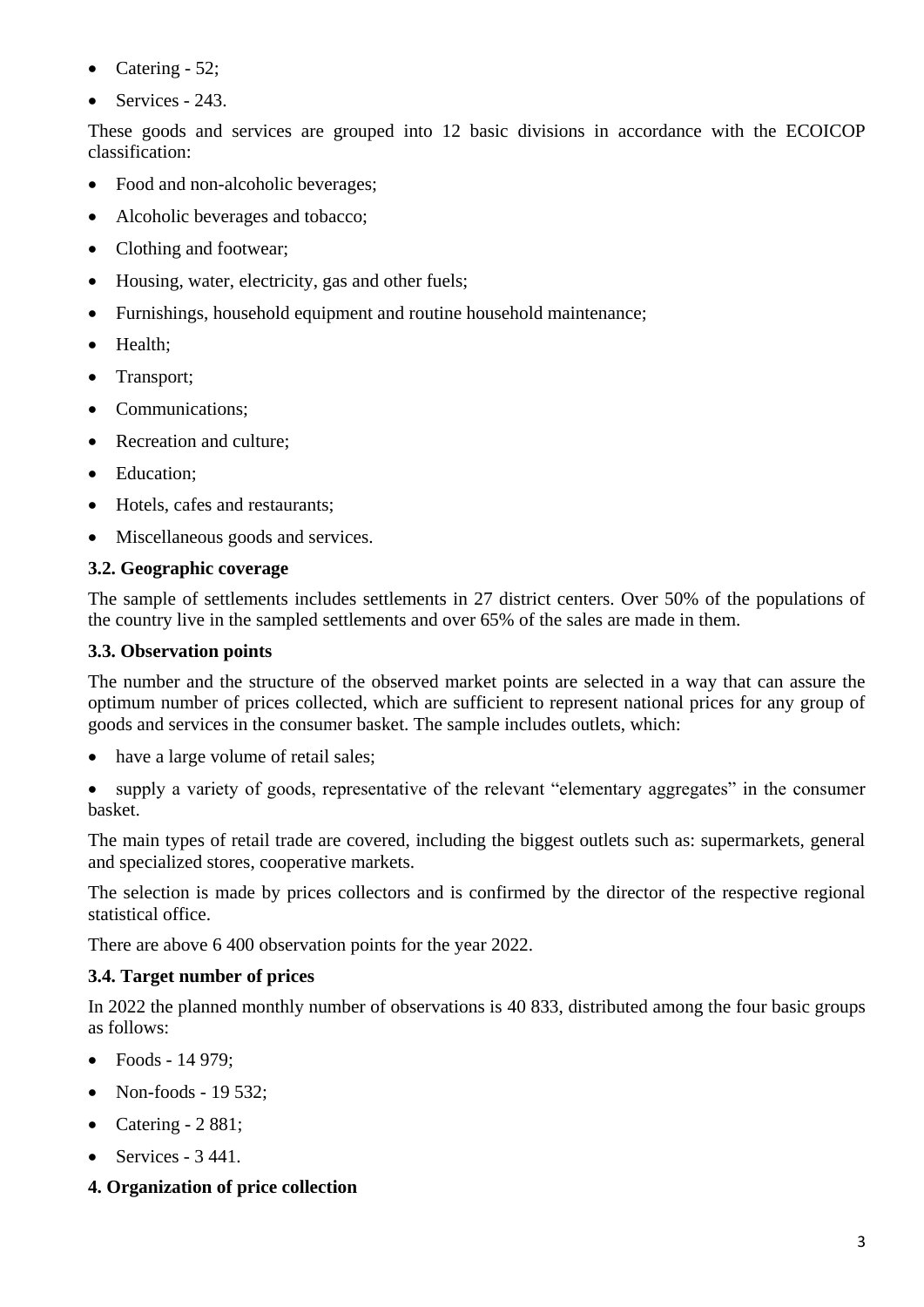The target number of prices for every good and service in the consumer basket is fixed. The price collection period is from  $1<sup>st</sup>$  to  $30<sup>th</sup>$  of each month on a schedule, which is drawn up in the relative regional statistical office and is confirmed by its director. Prices are collected by qualified specialists, employed in the regional statistical offices. Prices are recorded in special notebooks or by electronic devices.

## **5. Calculation of Consumer Price Index**

Calculation of the CPI is based on the following information:

- Base prices annual average prices in the previous year for every item in the consumer basket;
- Base weights calculated from the monetary expenditures of households in the previous year.

Base prices and base weights are updated every year.

#### **There are four stages in the calculation procedure:**

#### **A.** Calculation of imputed prices

The indices for all elementary aggregates are compiled and where necessary missing prices are imputed using the change in a matched sample of average prices. Where a matched sample is not available, prices are imputed with the help of an upper-level group index.

The index  $I_{t/t-1}$ , with which the imputation is done, compiles as:

$$
I_{t/t-1} = \sqrt[m]{\prod_{i=1}^{m} \frac{P_t^i}{P_{t-1}^i}}, \qquad i \in S_{t-1} \cap S_t
$$

where:

 $P_t^i$  denotes available prices in period *t*;

 $P_{t-1}^i$  - available (real and imputed) prices in period *t-1;* 

*S<sup>t</sup>* - set of available prices in period *t;*

 $S_{t-1}$ - set of available prices in period *t-1;* 

*m* - number of prices, which belong to sub-set  $S_{t-1} \cap S_t$ .

## **B.** Calculation of the aggregate CPI

The average national price for every good or service in the consumer basket is compiled as the geometric mean of all prices (real and imputed):

$$
\boldsymbol{P}_{t} = \sqrt[n]{\prod_{i=1}^{n} P_{t}^{i}},
$$

where:

 $P_t$  denotes national price for the current month;

 $P_t^i$  - price of *i*-*th* item;

*n* - number of recorded and imputed prices.

**C.** Calculation of base indices for the current month *t*

The base index for elementary aggregate (5th level) is calculated as the ratio of geometric mean prices, that are part of a given aggregate: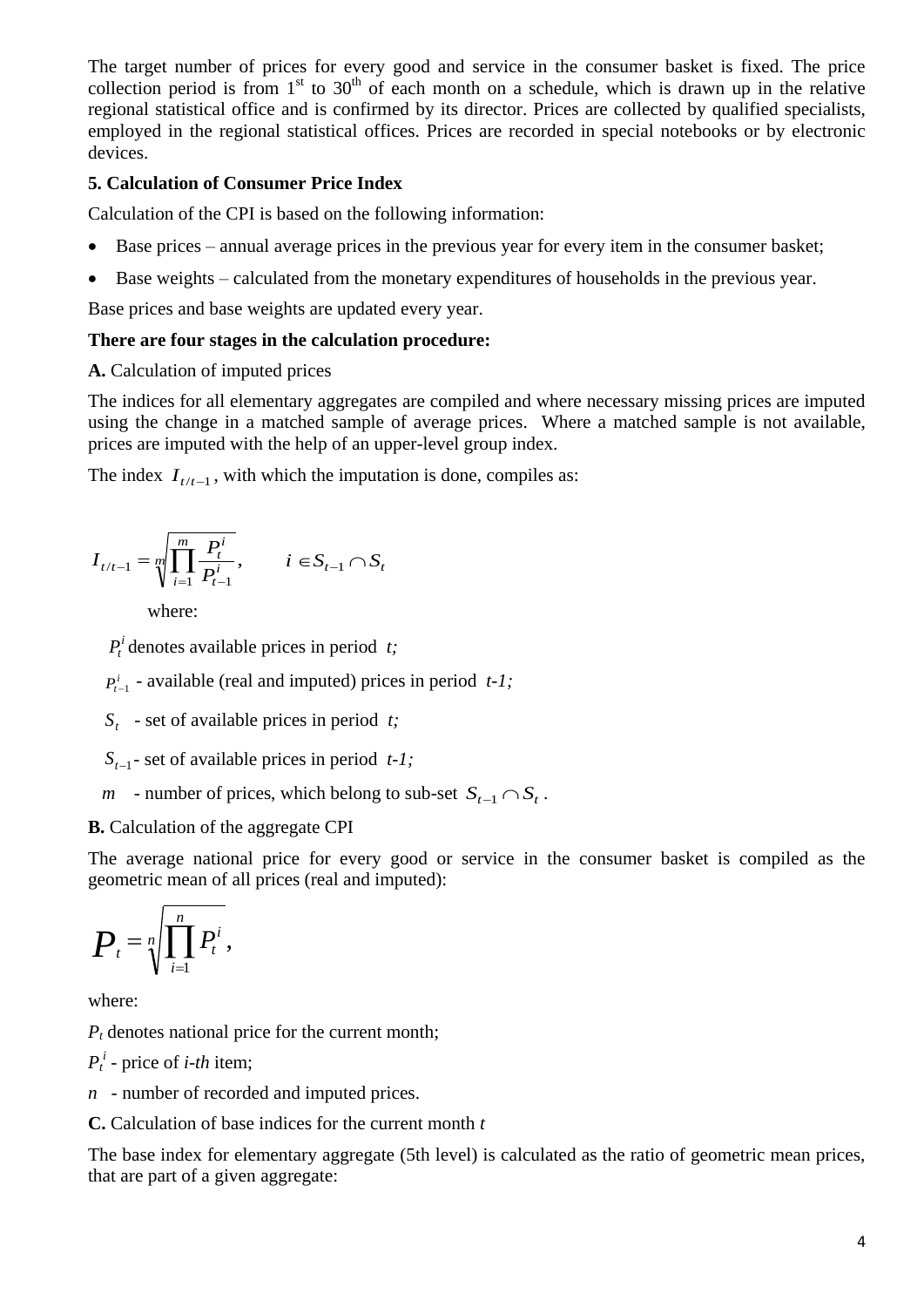$$
I_{t/b} = \sqrt[n]{\prod \frac{P_t^i}{P_b^i}}, \qquad i \in S_t
$$

where:

*S<sup>t</sup>* denotes the set of all prices (real and imputed) in period *t;*

 $P_t^i$  - *i*-th current price for an elementary aggregate;

 $P_b^i$  - *i*-*th* base price for an elementary aggregate;

*n* - number of prices in an elementary aggregate.

Base indices for the groups of 4th, 3rd, 2nd and 1st level are compiled as Laspeyres-type indices:

$$
I_{t/b(m)} = \frac{\sum_{i=1}^{n} I_{t/b(m+1)} \cdot W_{(m+1)}^{i}}{\sum_{i=1}^{n} W_{(m+1)}^{i}},
$$

where:

*m* is the hierarchical level (m=4 for group of goods, m=3 - class, m=2 - group, m=1 - division and m=0 - overall CPI);

 $n$  - number of groups from  $(m+1)$ -th hierarchical level, going into the group from m-th hierarchical level;

 $W^i_{(m+1)}$  - base weights.

#### **D.** Chain indices

Chain indices during one year for all levels are compiled as the ratio of the base indices for the current month and the relative base indices for the previous month.

$$
I_{t/t-1(m)} = \frac{I_{t/b(m)}}{I_{t-1/b(m)}}
$$

The consumer price index is a chained Laspeyres-type index. The chain index for January of the current year taking December of the previous year as 100 (refers to the general index and particularly to any hierarchical level) compiles as:

$$
I_{Dec2021}^{Jan2022}=\frac{I_{2021}^{Jan2022}}{I_{2021}^{Dec2021}}
$$

where:

 $I_{2021}^{Jan2022}$  - is the base index for January 2022 with 2021 as price and weight reference;

 $I_{2021}^{Dec2021}$  - amending base index, defining the change of prices in December 2021 taking the annual average prices in 2021 as 100, weighted with the monetary expenditures in 2021.

#### **6. Treatment of the quality changes of the observed products**

When the CPI is calculated, it is important to be priced the products with unchangeable quality, because the change in prices should reflect only 'pure' price changes not changes due to change in the quality of the observed products.

The most influential methods with dealing with quality change of products are: